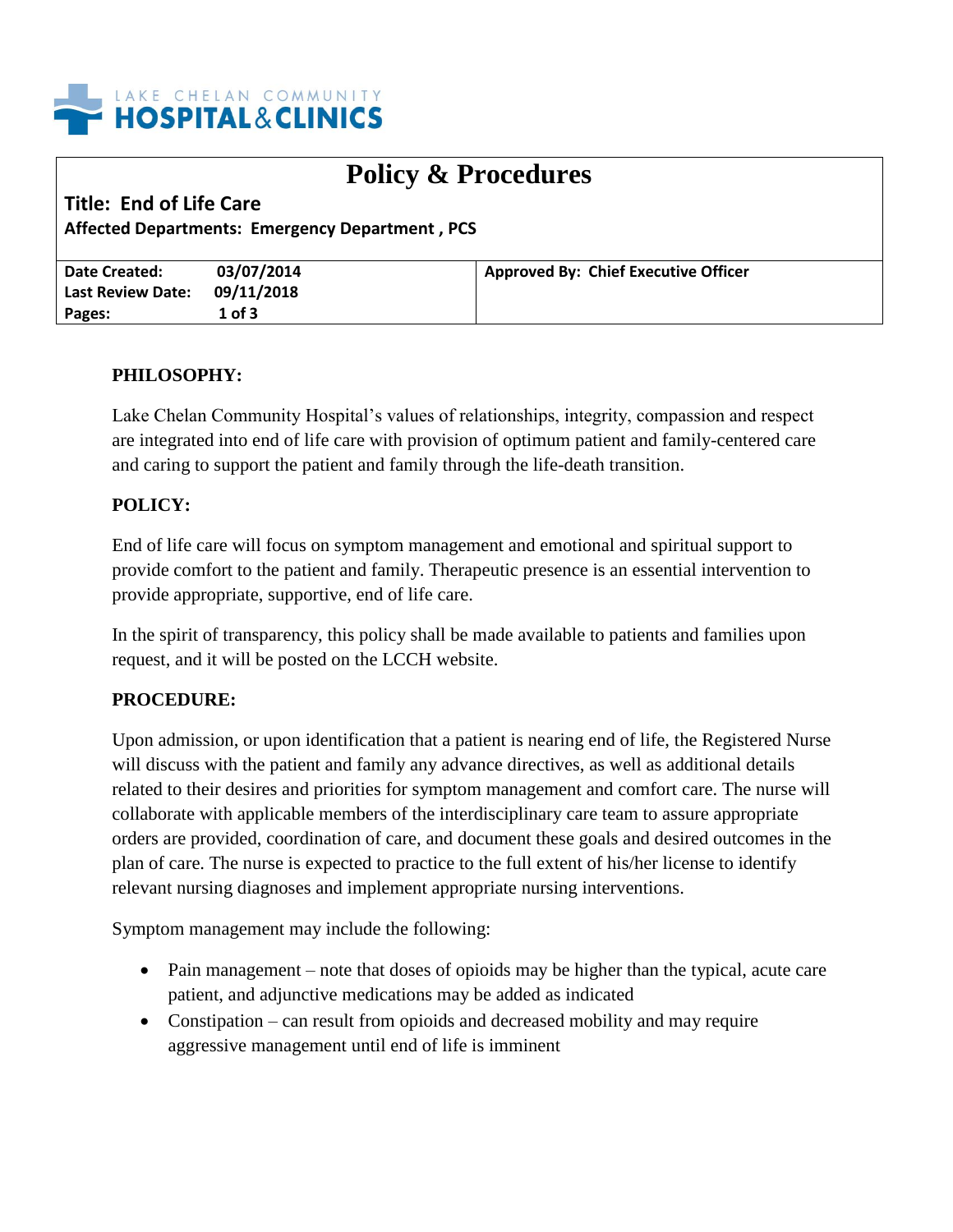- Infections if causing discomfort, antibiotics may be used to decrease associated symptoms, while in later stages may only prolong natural life-death transition or cause significant side effects
- Anorexia small amounts of easily digested food and/or liquids frequently may be more palatable to patient; near end of life, a "recreational diet," where patient chooses what and how much to eat or drink, without regard to issues of hydration, aspiration, or disease control may be most appropriate
- Oral care frequent oral care can increase comfort by removing secretions and moistening oral mucosa; avoid alcoholic mouth wash, lemon-glycerin swabs, or petroleum-based lubricants
- Nausea/vomiting may be related to opioids or constipation; dietary measures include use of ginger, ginger ale, or ginger teas and bland, low-fat foods served cold or at room temperature
- Skin care important to prevent skin breakdown and associated discomfort; use pressure relieving mattresses or surfaces, turn patient frequently, massage, especially bony prominences, and apply lotion to dry skin; if incontinence is an issue discuss appropriateness of an indwelling catheter with provider, and obtain order if indicated; if pain is exacerbated by movement, administer appropriate pain medications proactively
- Adjunctive therapies based on discussion with patient and the family, facilitate or provide the following as appropriate:
	- o Music
	- o Massage
	- o Humor
	- o Cosmetology
	- o Spiritual support
	- o Social services support or counseling
	- o Grief support for family/friends
	- o Relaxation techniques, such as intentional breathing, guided imagery
	- o Meditation
	- o Aromatherapy
- Family participation include the family in providing care and comfort measures to the extent they are comfortable; support their presence and comfort as well

As the patient enters the final stage of life-death transition, consider the following, and consult with provider as necessary:

- Eliminate unnecessary medications
- Consider alternative routes for end-of -life medications, such as sublingual, rectal, or topical; consult with Pharmacist regarding options
- Manage secretions with atropine drops of scopolamine patch
- Continue providing oral and skin care to maximize comfort
- Constipation management is no longer a priority at end-of-life